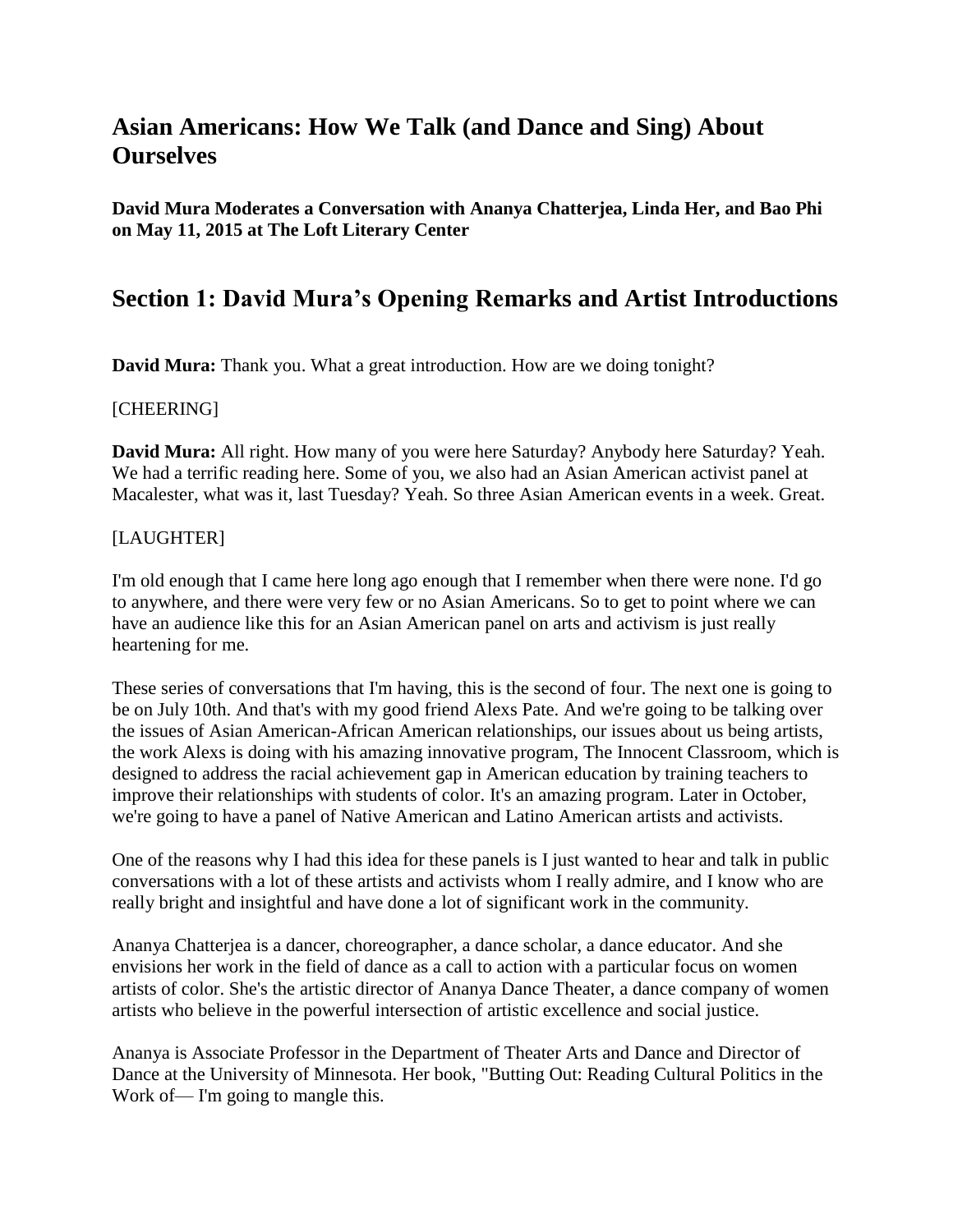#### **Ananya Chatterjea:** Chandralekha and Jawole Willa Jo Zollar.

**David Mura:** Thank you.

#### [LAUGHTER]

**David Mura:** It was published by Wesleyan University in 2004. She's won numerous awards, including a McKnight Foundation Fellowship, a Jerome Foundation Fellowship, and a Guggenheim Foundation Fellowship.

Bao Phi, at the end, is the author of the poetry collection "Song I Sing." Phi has been a two-time Minnesota Grand Slam champion and National Poetry Slam finalist. He's appeared on the HBO series, "Russell Simmons Presents Def Poetry." His work has been featured in "Best American Poetry," "Screaming Monkeys," "Spoken Word Revolution Redux."

In the "Best American Poetry, it's one of my favorite poems, about a bunch of Asian Americans racing cars. It's in his book. It's a terrific poem. Bao also works at the Loft Literary Center. And his series, "Equilibrium" recently won the Minnesota Council of Nonprofits Anti-Racism Initiative Award.

#### [CHEERING]

### [LAUGHTER]

Linda Her is the Associate Director of the Asian American Organizing Project. She's a Hmong American queer feminist writer/poet, and she has extensive experiences on community organizing, on LBTQ and racial justice. And she's worked in different ranges of social justice issues, civic engagements, political campaigns, committees, and non-profit organizations.

One of the reasons why I wanted Linda here is because she's been an integral member of the Don't Buy Miss Saigon Coalition, which has really been a key issue for the Asian American artistic community in the last year. And she and Susan Kikuchi have been working tirelessly to assemble a toolkit for the work the coalition did as activists in order to help activists elsewhere because unfortunately, "Miss Saigon" is probably going to go elsewhere in the country— to conduct activist activities against "Miss Saigon."

So before I begin, I just have a few brief remarks I want to make. And I'll make them very quickly. One is I recognize that Asian American—and we all recognize— is a sort of unwieldy term. If you look at the umbrella that it covers, it in certain ways just seems unwieldy at best, nonsensical at worst.

But at the same time, it's a term I love. Because without that term, we wouldn't have this panel. We wouldn't have this group here. And I remember years ago when we started this arts organization, Asian American Renaissance, the poets Li-Young Lee, Marilyn Chin, Garrett Hongo, and I were sitting at breakfast. And Marilyn was pointing out about how she came from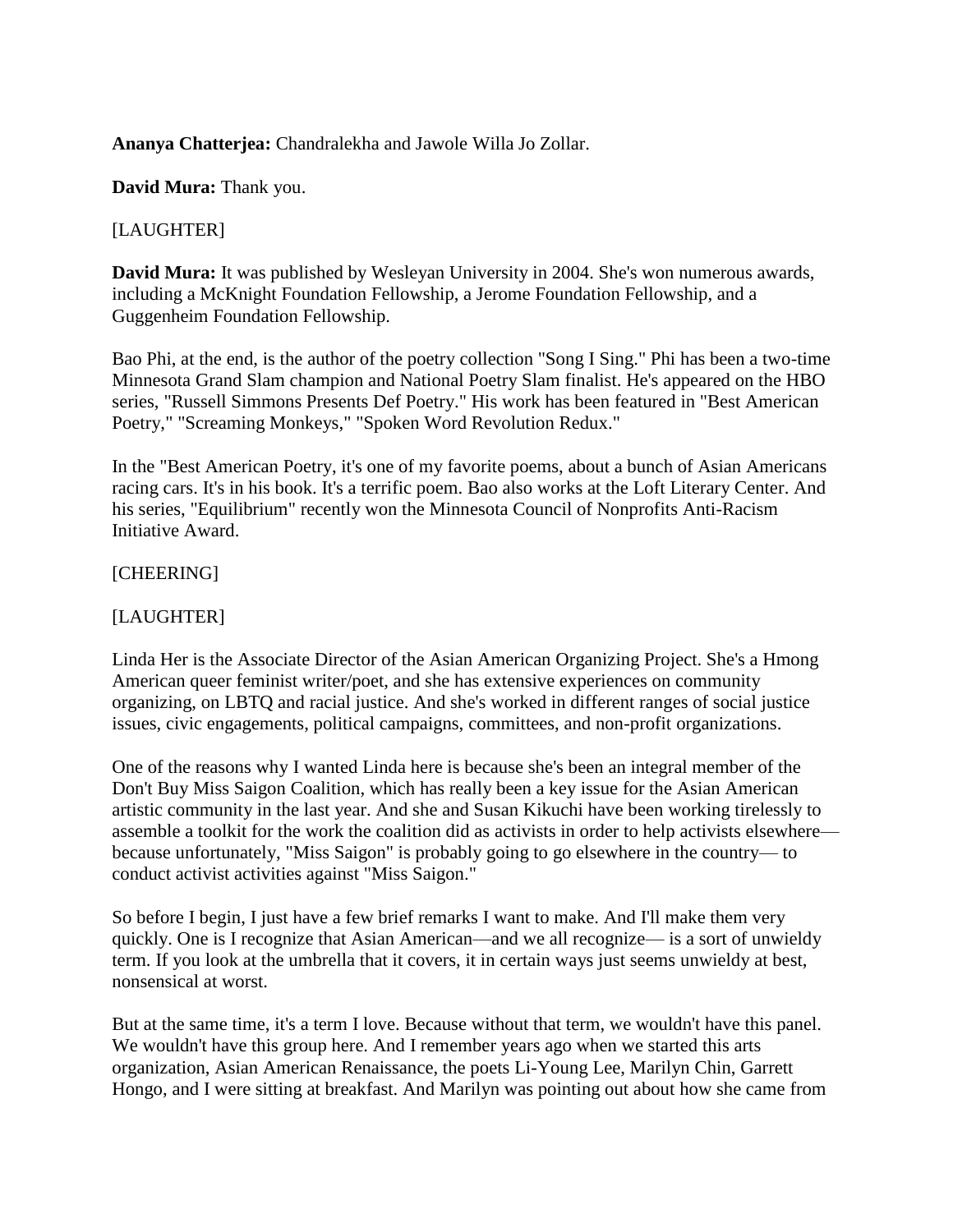peasant stock, Li-Young came from an aristocratic family, they were Chinese, we were Japanese, and probably back in Asia we would never have gotten together. We would probably be enemies, or certainly see no connection with each other. And here we were, sitting around as friends, artistic colleagues.

So I love the way that it actually allows us to do certain things politically. Because some of us come from very small numerical communities. And sometimes the only way to get the powers at be to listen to the issues that we face is through banding together.

The other thing about it is I think the term Asian American is a field of inquiry. Partly it's cultural. Either ourselves, our parents, our grandparents— sometimes for certain Asian Americans, it's seven or eight generations back— came from a country in Asia. So we have a history of immigration. We are dealing with issues of melding the cultures of a country from Asia with American culture.

Asian American is also a political term. And it really has to do with what it's like to go around in our bodies and be in American society, to be what I call "raced." And that's an experience that doesn't happen to us, to people in Asia. And it involves a long history of the ways that Asian Americans have been raced in America. It involves what happens currently. It involves what happens when we go out in American society, looking the way we do, and how the way we look and the way people read our bodies affects our social interactions, affects the way people look at us, and also affects the way we look at ourselves.

So underneath it, it's a very complicated term. And that's one of the things we're going to explore today.

# **Section 2: Why We Are Artist/Activists**

**David Mura:** So before we get started, I've asked people to sort of do an introduction to their work and to themselves and an issue or two that they feel passionate about. So I'm going to start with Bao. And I'd asked Bao to read a poem as a sort of convocation for this panel.

**Bao Phi:** OK. So poem first?

**David Mura:** Why don't you do the poem first? And then you can keep going.

**Bao Phi:** OK. Hey, everybody.

#### **Audience:** Hey.

**Bao Phi:** Hello. I'll talk more, but first of all, thank you so much, David, for bringing us together with these wonderful folks that I respect so much. And also in the room, a lot of people that I respect and have learned from, thank you for being here. This a new poem I wrote. It's called "Kids." And it actually starts off— he didn't plan this. It starts off with a line from David Mura.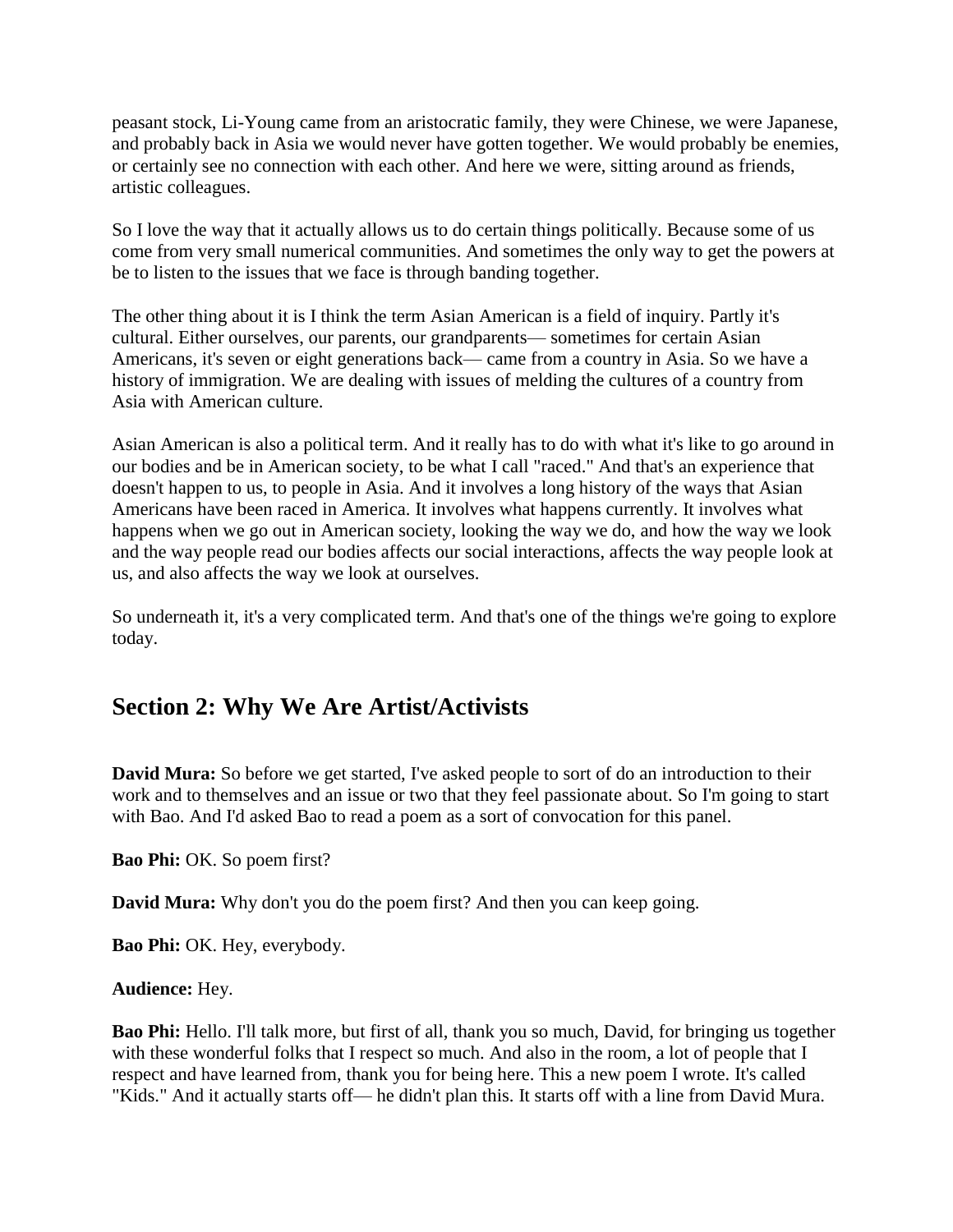### [LAUGHTER]

**Bao Phi:** And that quote is "I know there is a greater chance that someone will call my daughter a chink than she has a chance of finding true love."

In a dark back corner of me I didn't want to have kids. How much blood and history can one last name hold. Being alive to my people should feel like a golden net – it doesn't. Others in my family tell me what they did to survive to come here, who didn't.

Others will say, you should be glad to be in America, it's better here for your kind The opposite of history is erasure.

All of you are fresh off the boat and should be grateful we even let you in Asian Americans are the opposite of history.

Go back to where you came from Erasure is the opposite of survival.

A boy on the school bus Says you have a flat face like someone smashed it in with a frying pan. All the kids laughed except him, he kept staring at you a monster from his comic book could not look away from me a screen for projected demons.

No one will see past the flatness of our faces, they mistake those full horizons for blankness, will mock our tongues without understanding our mouths chant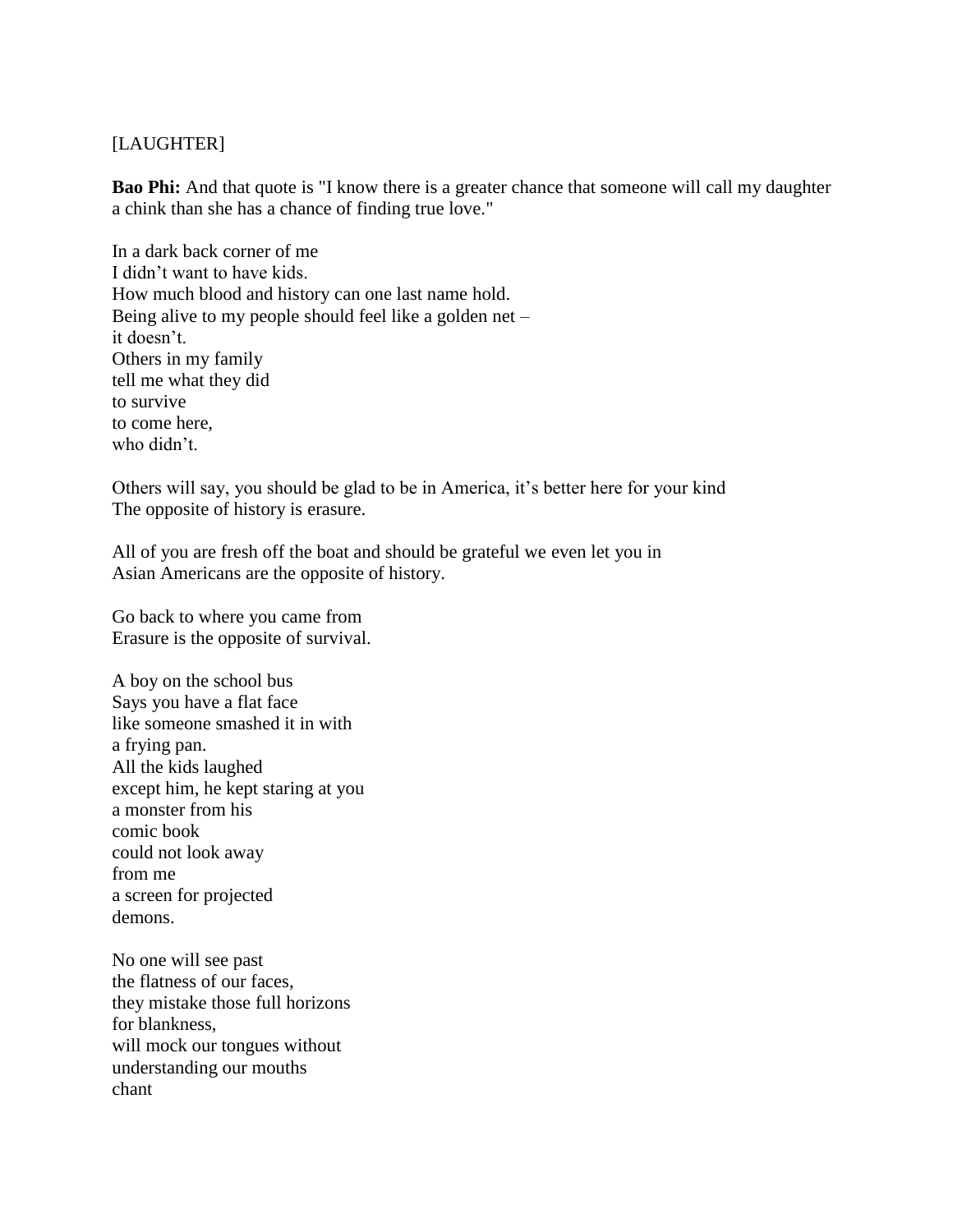chink gook chink gook at my family until my family retreats. No one cares where.

My daughter fiver years old, already scared of racists, smiles at every playground even the one where a herd of kids chanted chink chink chink at her daddy when he was a little boy as if that was the only song one of us could ever belong to.

What promise is there except those chants, words that grind cinders into skin never thick enough until she won't want to be herself at all will she be hated as a gook first or a woman first or a dyke or will there be new words for her balled all into one, as her hands dig into creased school bus seats to brace against words that have nothing to do with you and yet are meant only for you a flock of bullies flitting as they follow her home fists dropping in the opposite of feathers

will anyone ever ask if the shadows in the corners have ever been lit to wing lifted finally so that in dream she could love without wondering if she deserves it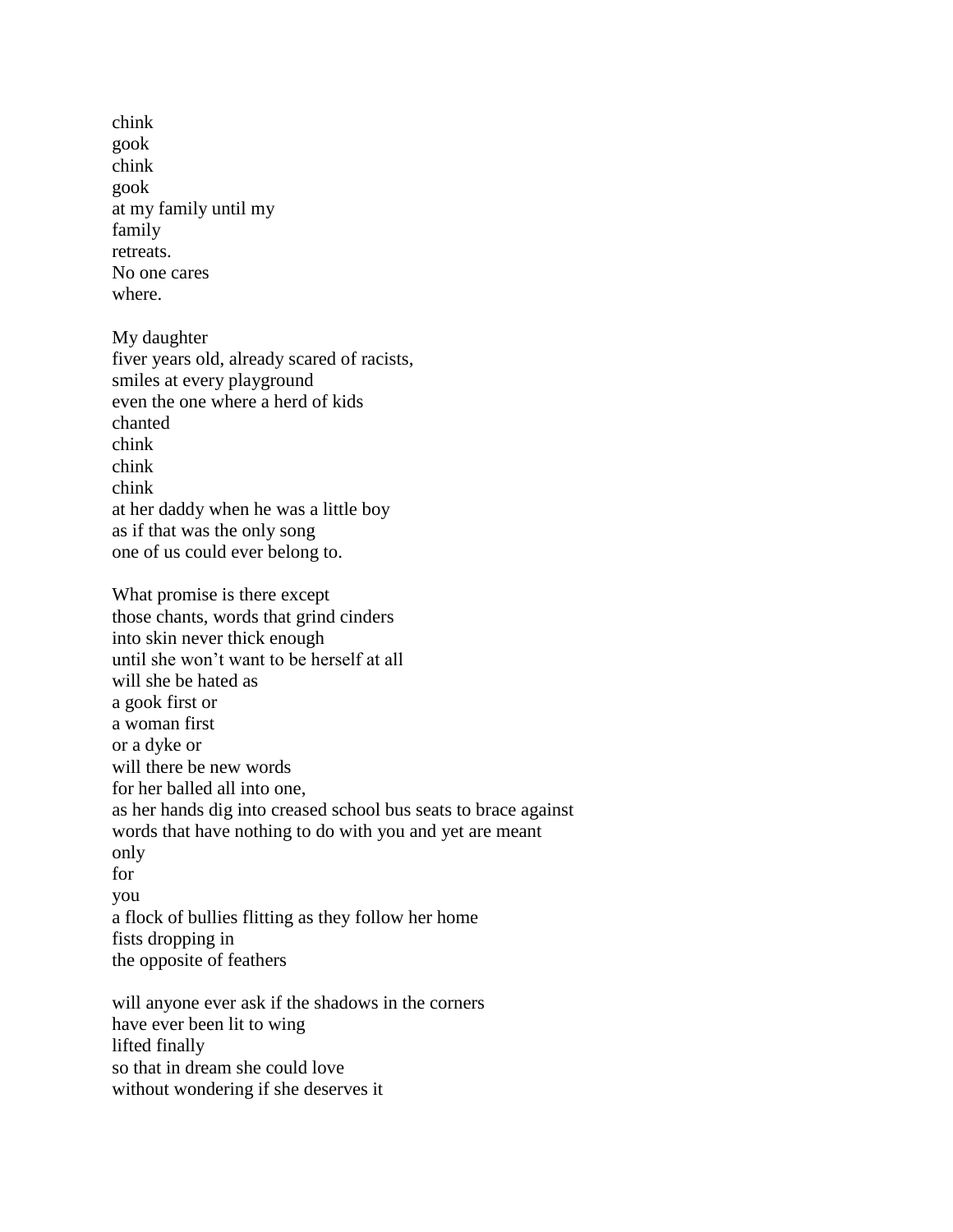can she crack a window and breathe a world that breathes her back, a lung we are but we keep tarring, smoking these bellows the life we deserve but that our kids don't.

How much energy will I spend trying to defend her against men not at all like me

and men exactly like me

You can't protect her

she's not a map she's a globe she is not the playground she is the falling and the getting up teeter totter of a daughter she wears the easiest part of you to see she wears the worst part of you she wears your face

[APPLAUSE]

**Bao Phi:** Thank you.

[APPLAUSE]

**Bao Phi:** And just very quickly, because I got to read a poem, I'm supposed to talk about why I do what I do. And I'll keep it very brief. I was born in Vietnam right before they shelled the airport, trying to kill us. And I grew up in the Phillips Neighborhood of South Minneapolis.

I've pretty much been involved in social justice movements in some capacity, since the first Persian Gulf War, when I had two brothers in the military sent overseas, and I was a Vietnamese refugee trying to make sense of all that, and growing up in the hood in Minneapolis. I've been involved in some capacity with all three "Miss Saigon" protests against The Ordway through the years, also, Justice for Fong Lee.

And the last thing I'll say on why I do what I do— again, I got to read a poem. But the short story that I'll tell you is that I went out to dinner about a year ago with some extended family members. And they were just talking. And suddenly the conversation turned to, in Vietnamese, the horror of coming to this country, what we went through. And some of us didn't make it.

And some of us who are still alive underwent— my family, even though we almost bombed and killed and separated, were relatively lucky, if you can believe that. And some people who are even alive were not even that lucky, and suffered even more than us. And I'm listening to them talk in Vietnamese.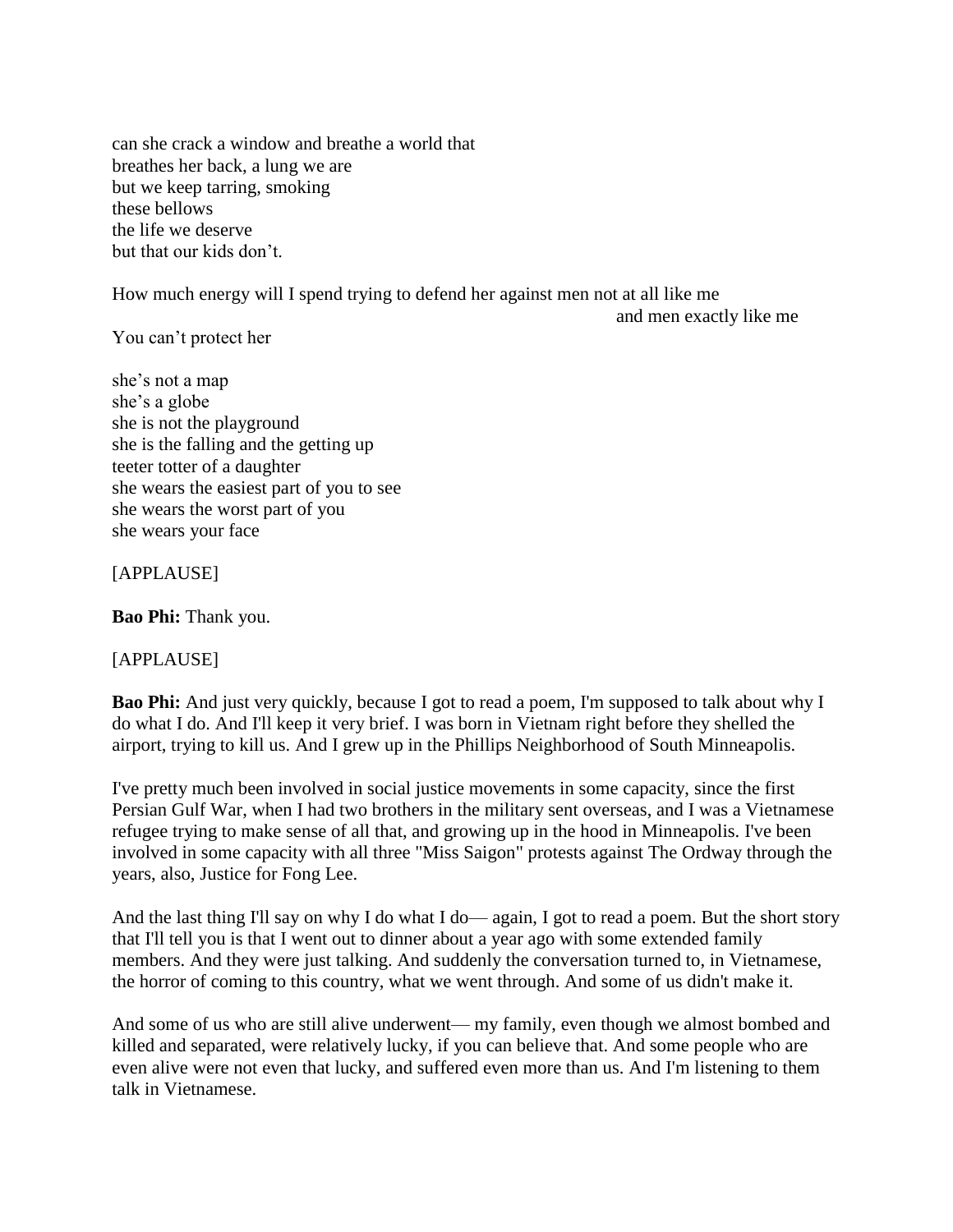And it just occurred to me that any one of these family members, who have these amazing stories about survival and life, no one's going to ask them. We're nondescript working class Vietnamese American people. No one's gives a shit. And they would walk out that door, and anyone of them could not know this about them and call them a chink or a gook. And that thought filled me with a rage that I could barely contain. And I think that's why I do what I do.

[APPLAUSE]

**David Mura:** Linda Her.

**Linda Her** Hello. How do I turn this on? Hello.

**Audience:** Hi.

**Linda Her** Hi, everybody. Welcome to those who just came in. My name is Linda Her. I am a second generation Hmong American. And I am an artist, activist, and organizer who identifies queer feminist.

Why do I do social justice? I remember back when, in 2003, I had come out to my parents as gay. I remember thinking back, looking at the ceiling at night, thinking, "Am I the only Hmong gay girl in the world?"

And I made a very difficult decision to leave home, because I didn't have the support that I needed. I also reached out to LGBT organizations in Minnesota, very white, who then said, "Sorry, we don't know how to support the Hmongness of you."

And so I decided to take my [INAUDIBLE] from Metropolitan State University and made my way to San Francisco. And through there, I struggled a lot around my identities, having identity crisis, losing, not being able to be in a community of Hmong people and speaking in Hmong and losing this language that I feel is the Hmong left of me. And then I did research, learning about the struggles of Hmong people who are still currently struggling and being killed in the jungles of Laos, right? And through that knowing, just this unravel of knowing why it's important to know why Hmong people are here, why my parents are here, why are we here, why me being gay/queer is not accepted. Why is it my parents were having such a hard time to even talk about, not having this language to talk with me?

And in that, institutions out there not knowing how to support me because I look different and othered me even further. And so I do what I do because when I closed the door and had left my family, I said that I'm going to make a better life for myself. And if not now, when I come back, everything will be better. And that's why I'm committed to social justice activism and really having those hard conversations with my parents, my family, my community, that challenges the gender and sexuality norms, challenging white supremacy, capitalism. And so there's much more work to do. And I want to be part of that work.

[APPLAUSE]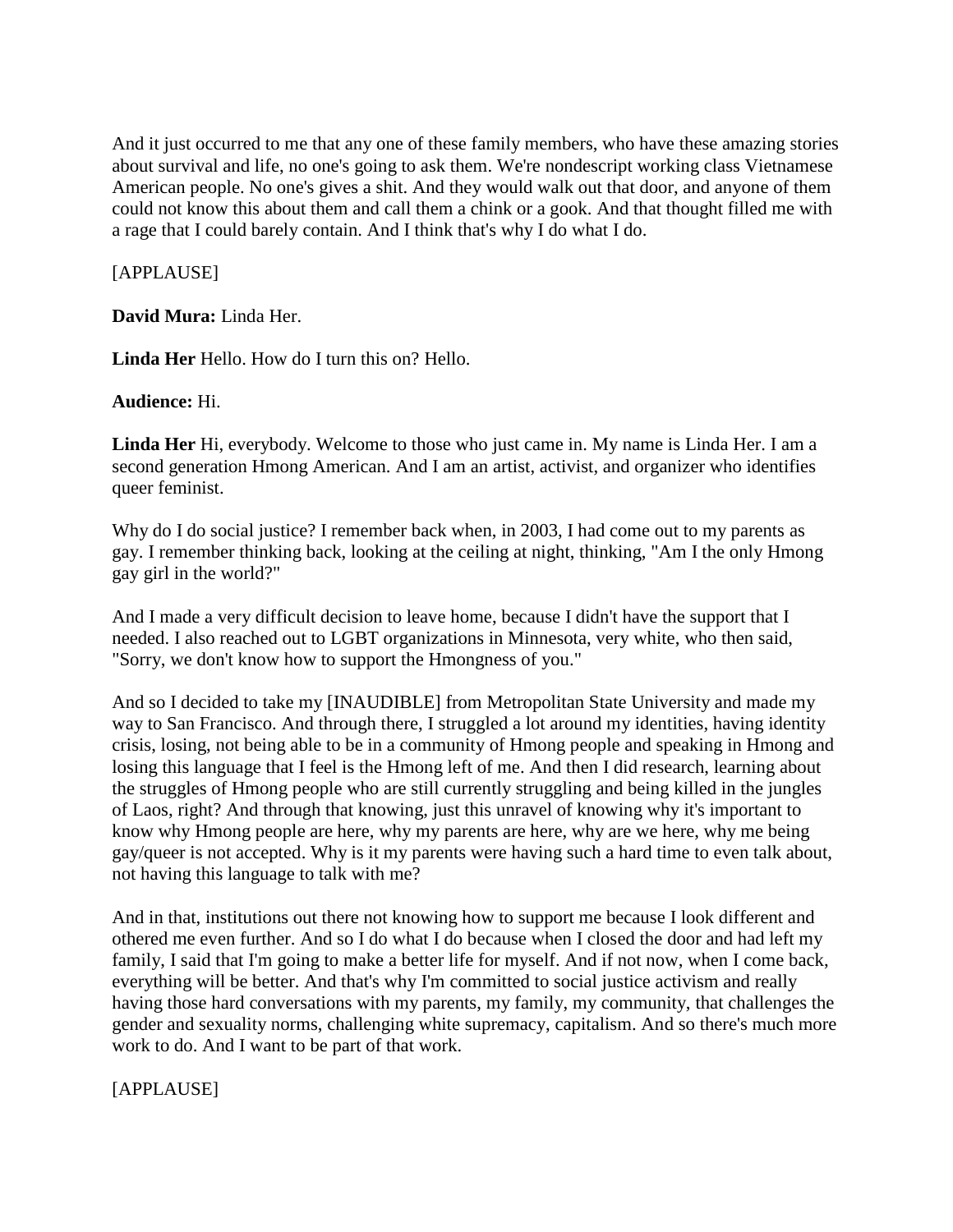**Ananya Chatterjea:** When I came to New York many years ago, in 1989, Mayor Dinkins was the mayor, the first African American mayor of New York. He talked a lot about multiculturalism. Everyone was talking about multiculturalism. I was really excited, because I thought I would meet artists from different parts of the world.

And then I read the fine print, which was sort of not written down, that people of color, artists of color, could only meet each other via whiteness. That's why I do what I do. That started me off on a journey. I wanted to know how I could meet other artists of color.

So I created— when I came to Minnesota, I wanted to just reach out to others, to just meet other artists of color to see, can we dance together? What does it mean to share sweat, space, and rhythm together? And we had really hard conversations.

But the question I'm always interested in is, if we could choreograph ourselves together, would we understand better relations of power? Because I've been waiting for 2050 for a really long time. 2050, right? The year when people of color will be the majority in this country. It's now supposed to be 2027. And I'm really excited.

But there's one thing I know about power. I grew up in Calcutta during a Communist regime. I'm proud of that. But there is one thing I know about power. It's one of the most dangerous things ever. And if we haven't figured out our relationships in that time, we will just end up squabbling with each other over who gets the pieces of the pie, the power pie. And we'll not have dismantled the whole race structure. So being a majority does not mean a thing. So I'm doing my work because I want to be ready for that time. And I already know how to dance, so I'm going to do that.

But I'm going to be really ballsy today. Knowing that there's David Mura and Bao Phi here, I'm going to read something I wrote. Please don't judge me.

[LAUGHTER]

**Ananya Chatterjea:** Because I also define myself as South Asian, and I'm really not interested in nationalism, so I don't know that I— I have a passport. And I don't know that— I think that ideas of belonging, where my body belongs, is very complicated. And I don't know about that. And I think that we met each other many times before. So I want to call up those past meetings. It's called "The Blasphemy of Petals, Red, Orange, and Purple."

She would soak a handful Of the pesky little seeds **Carefully** So they wouldn't skip away. She would slap them down On to her grinding slab Thick black stone.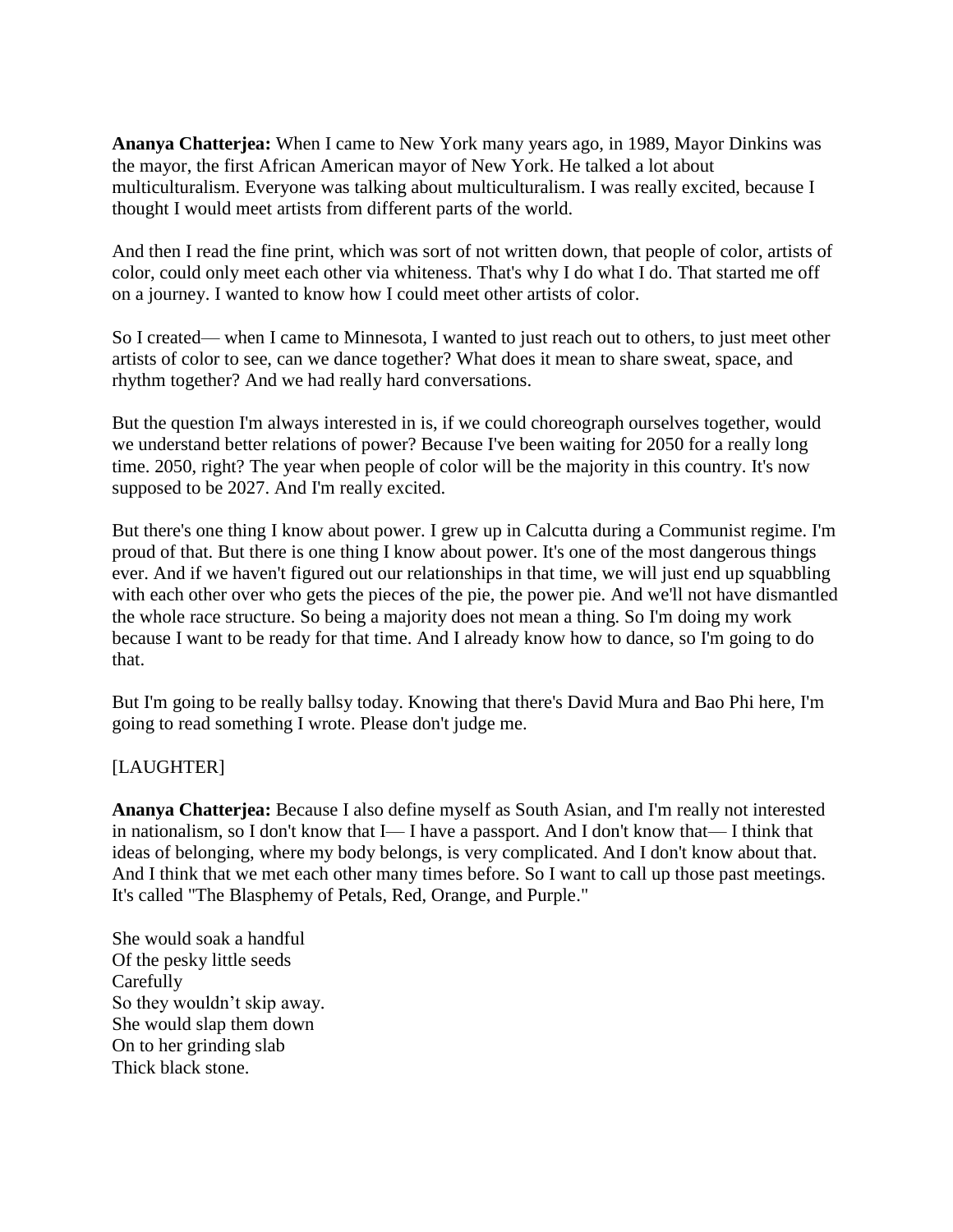Swift rolling motions of her wrists Back and forth Back and forth Her bangles bumping into each other With unrepentant clinks, The soundtrack to my homework boredom.

Scooping up the soft white paste in her bowl, She would call, Sunday lunch served with a treat, ahhhh!

Poppy seed paste With steaming hot rice A bit of salt and mustard oil, And a side of fresh green chillis.

mmmm. that texture of creamy sharpness ground just right by Ma, she measured the weight of her wrists pressing on the seeds carefully, lingers in my memory.

but, like the storm that suddenly whips up a ferocious swaying of trees threatening breaks, history corrugates remembrance throwing up shreds of panic, that rush to connect dots from faraway places and times.

Poppy seed delicacies in Bengali cuisine Get tripped up by Stories of Young widows Overdosed with opium Pushed to their own immolation By members of a community Caught up in the vagaries of A patriarchy Nervous about young women With sexual appetites.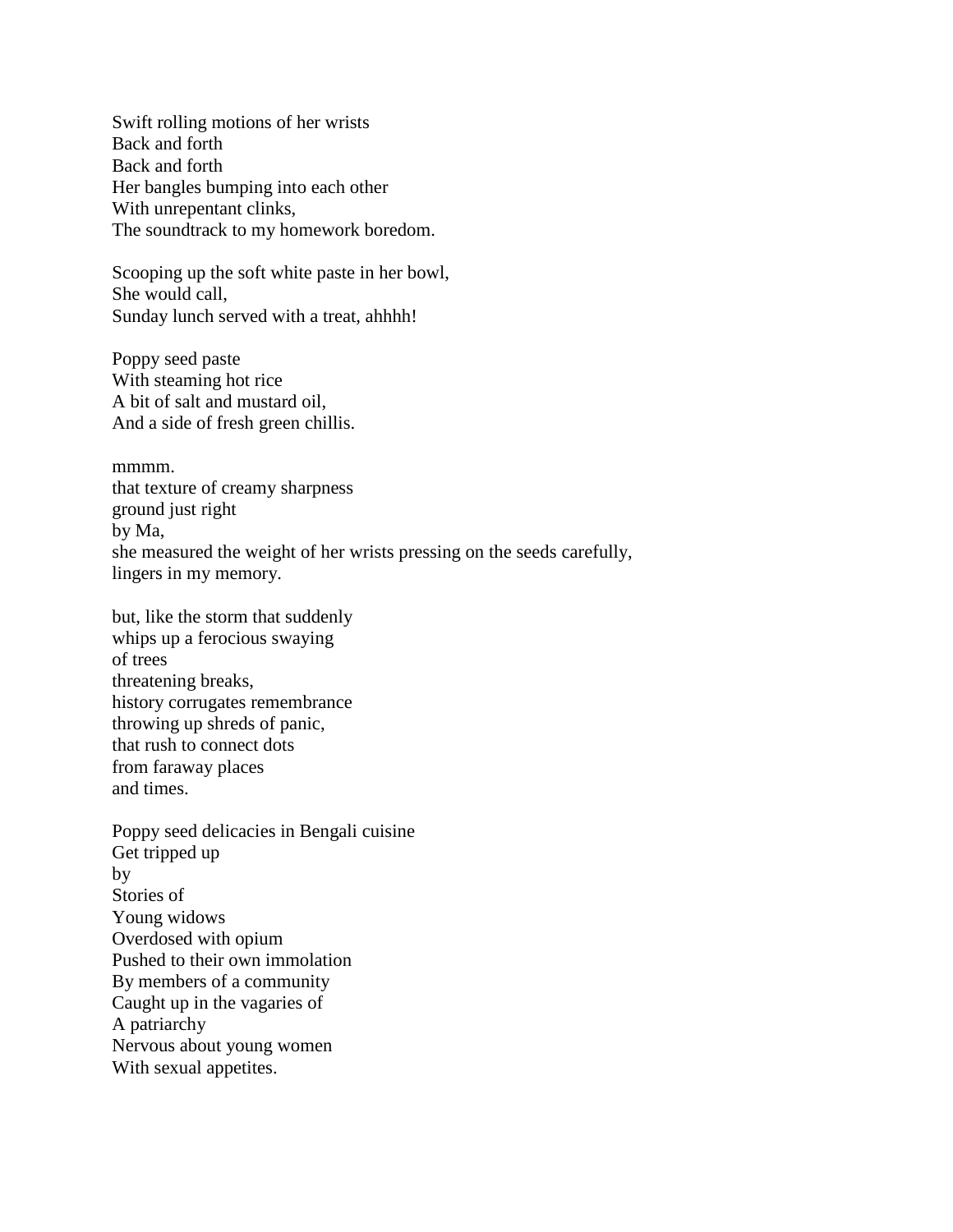Did that mother gasp when she Stuffed the opium into her girl's mouth I wonder. Did her hands trembled as she remembered making jhinge-posto, Poppy seed paste with snake gourd chunks, A rare treat For her little girl once, Today's bride-to-be-murdered?

Poppy seeds, poppy tears Seeds in cuisine Tears the latex of poppy seed pods. Poppy seeds, poppy tears Lineages criss-cross In the manipulations of capital To intertwine Women's stories of love and hate, Nurture and kill, Work and savoring, In a chokehold around velvety petals Of poppy, red, orange, and purple.

the poppy seed paste recipes of my youth pulled up from memory to tinge my tongue with delight turn rancid with unrelenting images Of young mothers, Babies strapped to their backs, Forced into sharecropping long fields, Monoculture of "Bengal opium" In fertile lands once harvesting enough rice and greens To fill the distended bellies of Their now starving children.

with the records of British East India Company Listing three million, one hundred and sixty thousand pounds As revenue earned from the export of opium To China For the 1916-17 trade year. The monopoly of the 1857 Indian opium Act Double-toothed colonial drug laws Looting freely on all sides Of due process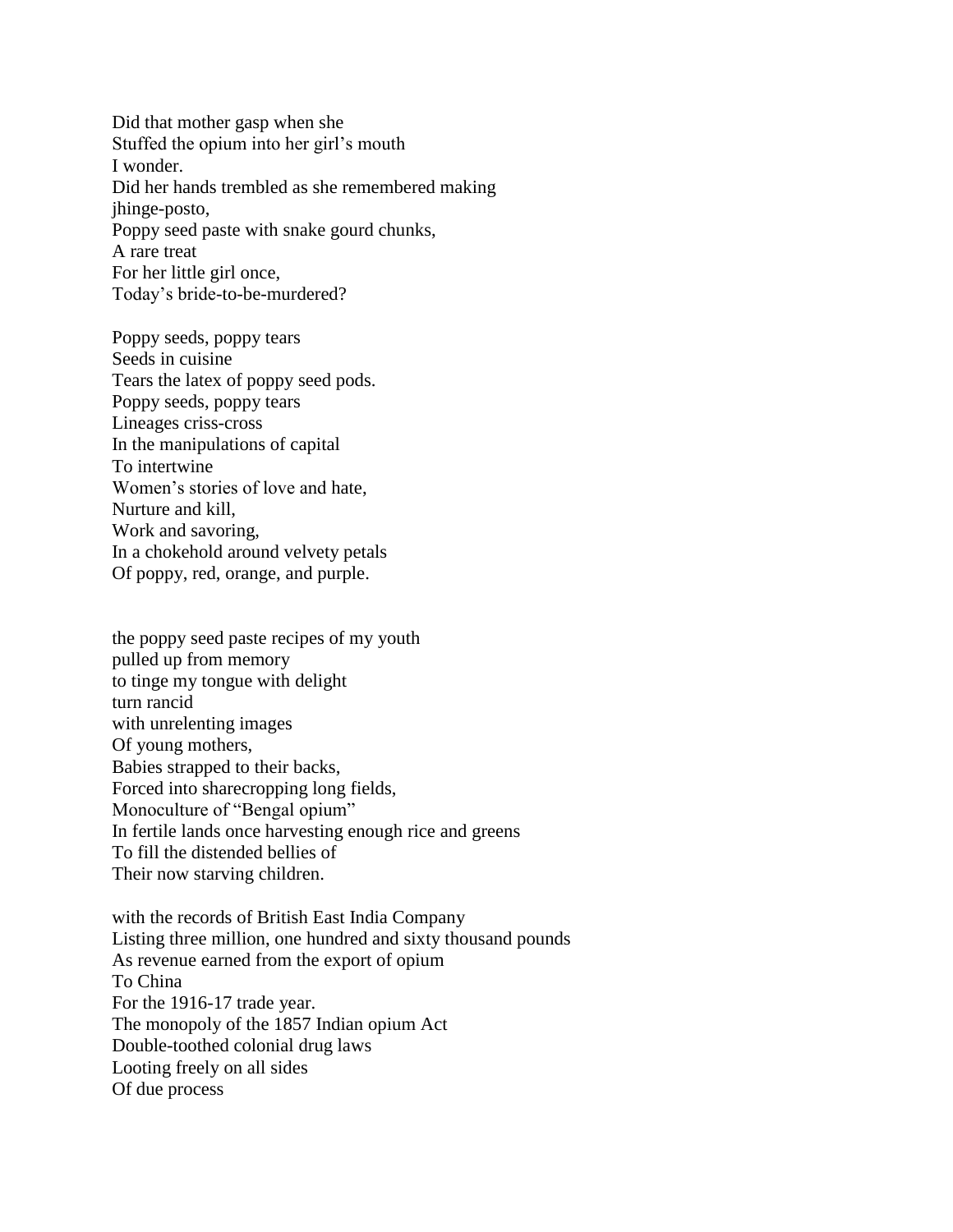Always tripping up my memories of the delicacies of poppy seed paste My mother would make.

Brandishing my finished homework I ask Ma, Give me a little more, no, please? Her hands go on her hips, Of course not, I got just that much from the market, It's nutritious, but expensive, A little bit does the trick.

I lick the edges of my fingers To make sure I'm not wasting any.

[APPLAUSE]

# **Section 3: The Model Minority Myth**

**David Mura:** OK, I'm going to ask anywhere from two to five questions, depending on the time. And then we'll open it up to questions from the audience.

So the first question I'm going to ask involves— we're Asian Americans— the term model minority, which is a term which is frequently associated with Asian Americans. It's something which came about in the '60s. And it's important to understand that in the time before this term emerged, Asian Americans were not looked at as the model minority. Obviously, for instance, during World War— the term "Yellow Peril" has been around for more than a century. Both my parents' families were interned during World War II by the US government.

So the term "model minority" came about, in a way, as a reaction, as an etiological move against the Civil Rights Movement and the Black Power Movement. So that's one thing we should think about.

So the question is, what do you think are the neglected and problematic aspects of the model minority myth that we need to be aware of and deconstruct? So whoever wants to start, you can start.

**Ananya Chatterjea:** Can we just throw out here?

**David Mura:** Yeah, yeah.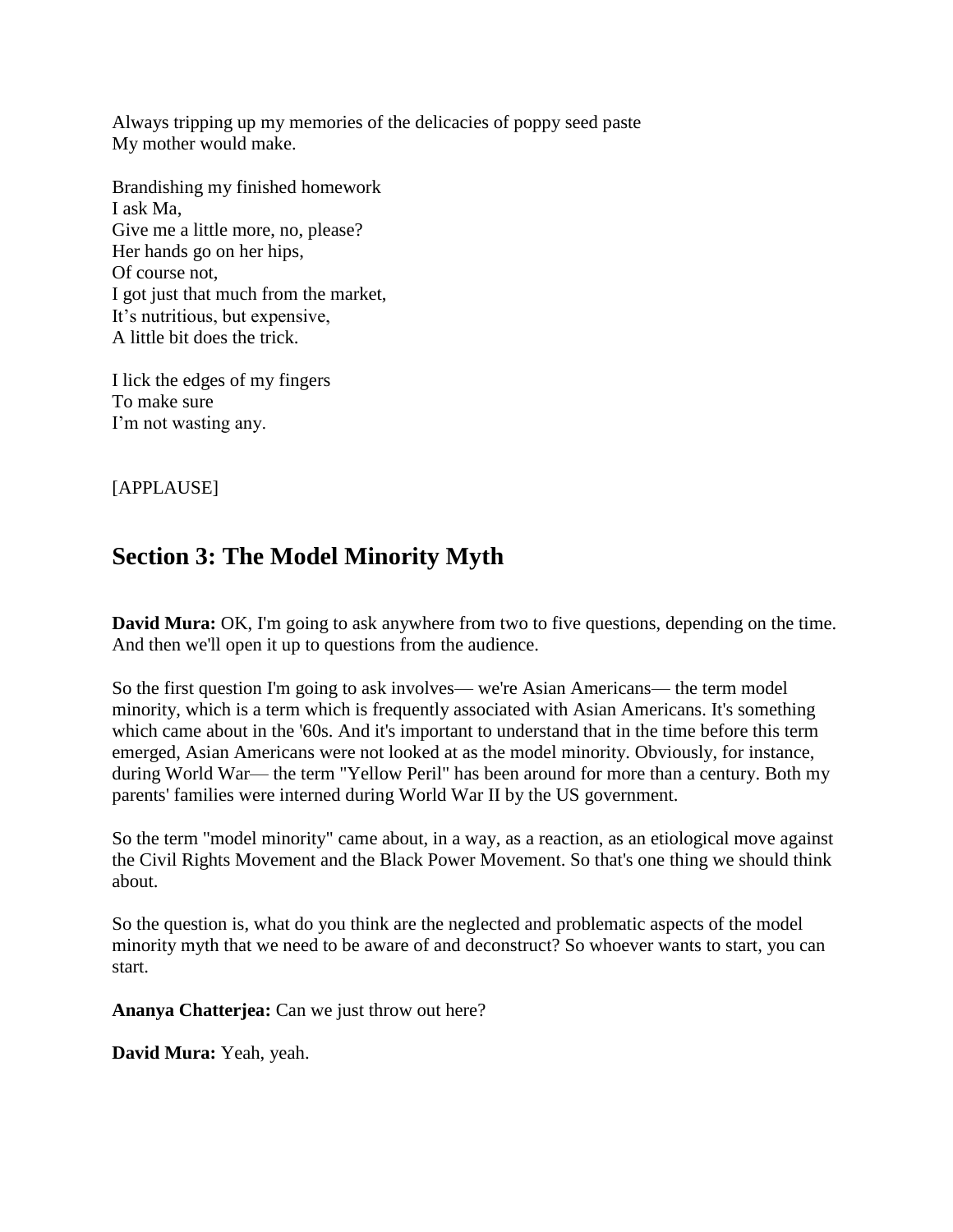**Ananya Chatterjea:** When I hear the model minority thing, I always think about women in my backyard, especially working class South Asian women, who were treated, who were the Guinea pigs for birth control pills. Many people died, I remember. They were never listed in the media.

**Linda Her** When I think about model minority, I think about my model minority community. I've been reading a lot around and having a lot of conversations around understanding what this term means, as well as where we fit into racial justice and racial equity work. I think a lot around how when I've been in spaces around social justice and racial justice, reflecting that Asian American experiences or Hmong American experiences have been missing, to solve these inequities, right?

And I think, how can we start having these conversations? And I've had these two conversations in particular around model minority lately. And in those spaces we all have talked about whiteness, black, racism. But we don't turn around and really center on what does it mean from the Asian American experience, and how the progressive white social justice movements have centered or built a discourse around us, to not see us as part of this social justice work, and that some of the common themes from those conversations are like, black and brown people and Asian people can't work together, that people end up talking about East Asians are richer, so they have to check their privilege. And it never comes to center around us. And I've just been thinking a lot around racial justice and social justice, and how this work has excluded us. And how does that support and benefit the model minority?

**Bao Phi:** Thank you.

### **Linda Her** Yeah.

**Bao Phi:** Thank you. So just really briefly, we know that the model minority is a myth, right? I think what's really discouraging to me is I see a lot of allies, and also actually Asian American activists, who actually think the model minority is true. And that's really discouraging to me.

So just really briefly, let's break down what the model minority is, right? These statistics have been manipulated to present us as a wedge against other people of color, primarily black, to say, you know, if Asians can make it, why can't you?

OK, so really briefly— but we know if we study model minority, that those facts are manipulated, right? We know that Asians are concentrated in the most expensive places to live. We know that the term Asian American represents 48 different ethnicities, all with vastly different socioeconomic realities and experiences.

We know that Asian Americans tend to have more wage earning adults in each household. So you can't just look at household income to say that they're equal. And we also see that actually, Asian Americans have to have higher education than white people to make an equal amount, right? So we know those statistics are manipulated.

And I will push us further, I think, to ask us to consider, if those statistics can be manipulated there in terms of income and class, where else can they manipulated? Where else can it kind of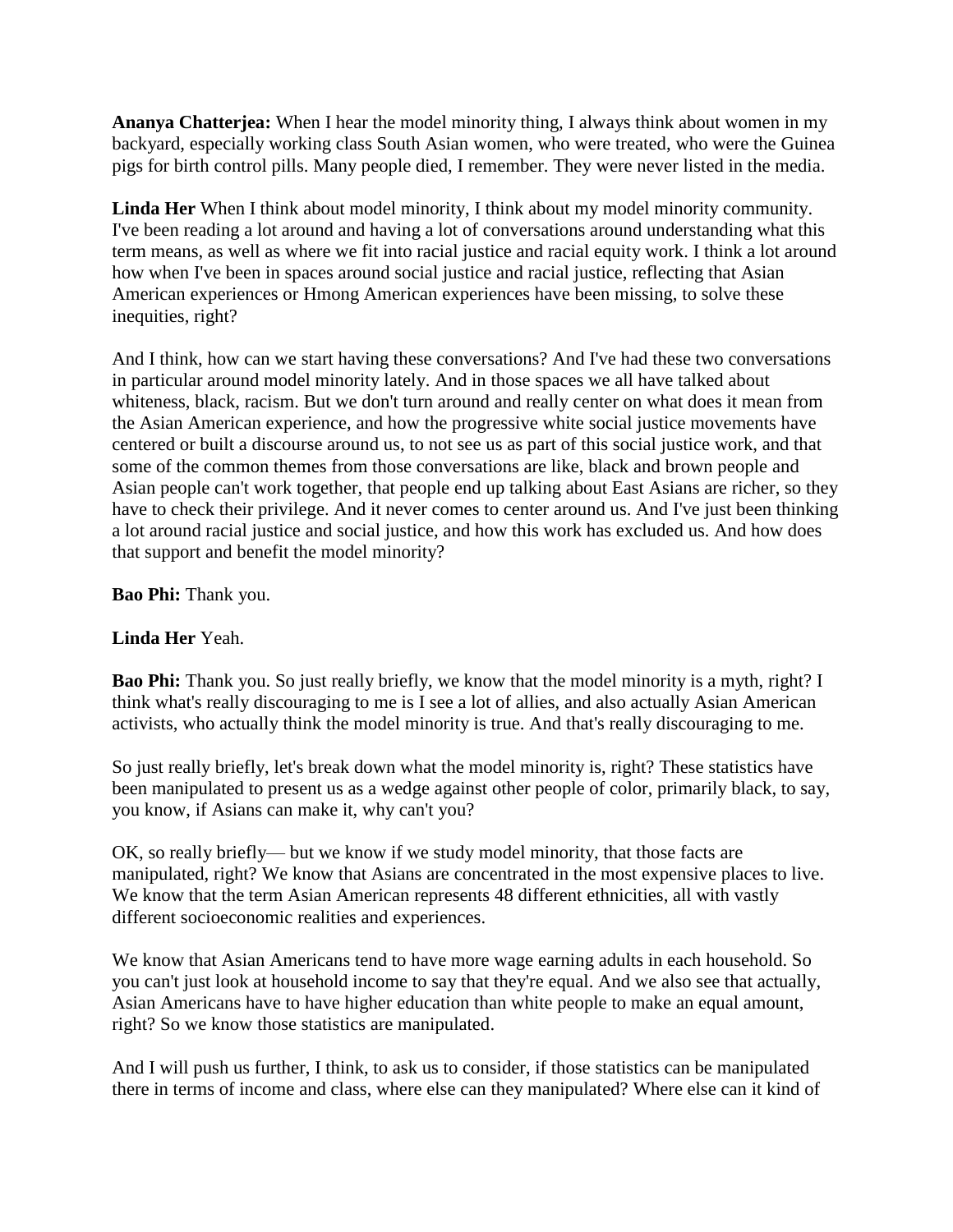obfuscate the Asian American experience? And here's one example. I want to be very careful about how I say this.

Right now, the police brutality epidemic is anti-black, OK? It is. And as Asian Americans, we need to recognize that. What I find problematic is I read a lot of things by Asian American scholars and activists saying, well, Asians don't suffer from state sanctioned violence or police brutality, which I think is intensely problematic.

Because one, how then do you explain Chonburi Xiong, Fong Lee, and many other Asian Americans and Pacific Islanders who do suffer from police brutality? And can we take into account that maybe some of these numbers are obscured because people might be undocumented, or mistrust authority and not report it?

And the last thing I'll say is actually something that the scholar and activist Juliana Hu Pegues [INAUDIBLE] — we all know Juliana, right?

### [CHEERING]

**Bao Phi:** Yeah, wonderful. One thing that she asked us to consider that was really brilliant is because we are Asian and Asian American people, we don't have the same experience as black people, Native American people, Latino people, right? We don't. But what we do experience is that we're always the enemy, right? We're always the enemy to people. We're the other. We're the enemy other.

And so what if we started looking at vigilante violence against Asian and Asian American communities, particularly South Asian and Arab post 9/11, right? If we see a high number of vigilante violence against Asian and Asian American communities, the fact that this vigilante violence is happening to us, that police forces fail to protect us, that judicial systems fail to persecute those who enact it on us, and that they also refuse to see it as racism, that is a different form of state sanctioned violence against our bodies.

And I think the reason I bring it up now is that I think model minority should also teach us that we can't trust statistics all the time. And it should encourage us to ask us to think that maybe the common rubrics we use to look at race and racism may render the experiences and suffering of Asian and Asian American people as invisible or less important.

**Ananya Chatterjea:** Can I add something? You know, there's something about being counted, and not being counted. So when we talk about Asian Americans, I do think we can count the people. There's a census count and a percentage of people. But the clothes we wear— I think we need to pull the frame out farther. Because there are shadow bodies sitting amongst us, right?

Think of the Bangladesh garment industry. Half of the clothes we wear are made there. But there's just so much that is touching our intimate selves that comes from, that is made by these shadow bodies who don't fall in our count. But they are. And they may not be Asian Americans, but they are part of our consciousness in some way, and their stories.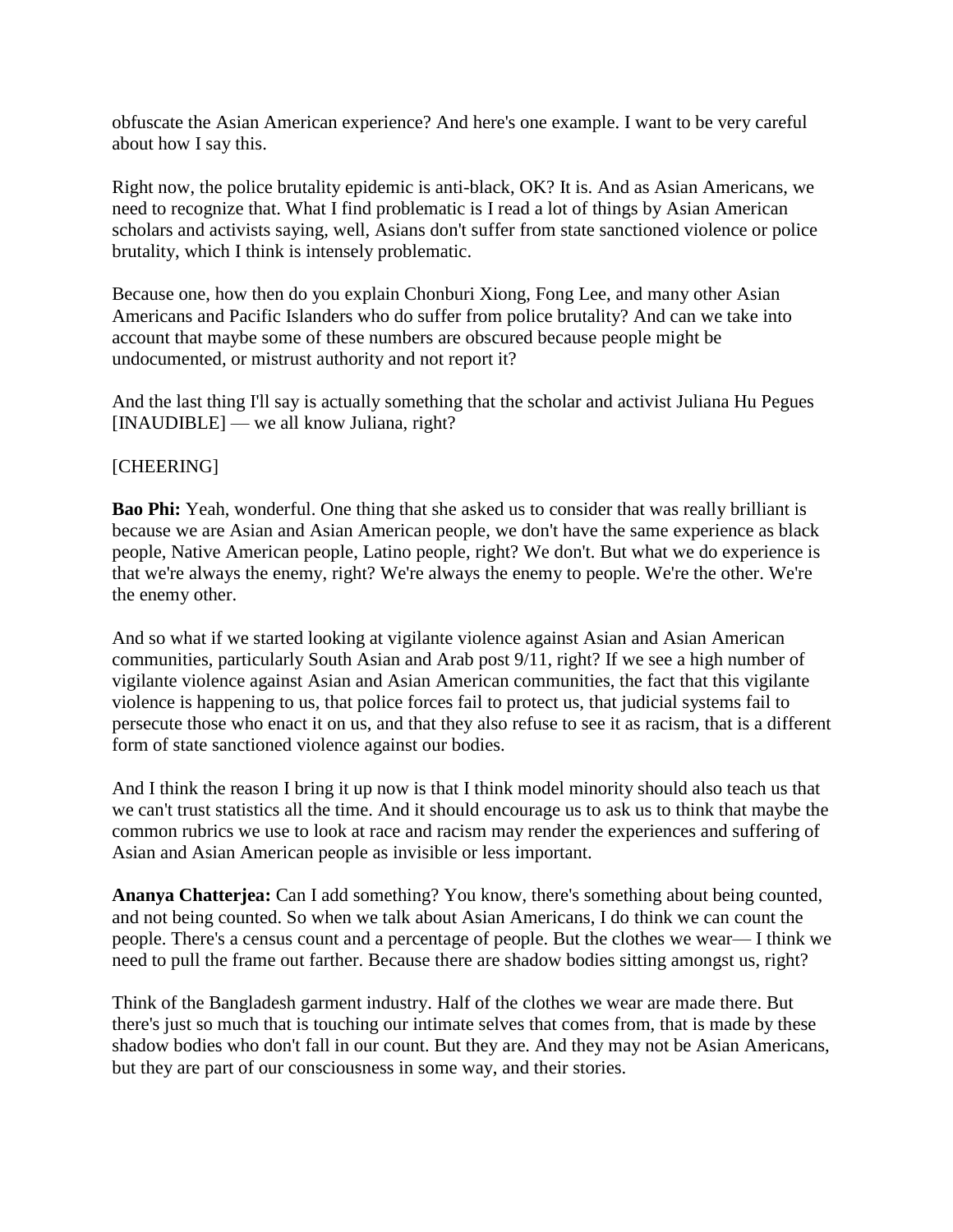**David Mura:** A couple things about this. One is that the term "model minority" is really designed to silence the argument that race affects people of color in this society. Because the idea is because there is a certain segment of the Asian American population which has succeeded economically, and because Asian Americans are not— any sort of activist work is not publicized or known— this idea that we don't make waves. We're quiet. And we don't ally ourselves with other people of color. And if everybody else just did that and approached things as if race did not matter, everything would be fine.

Now, we know that's not true. But I think the thing about this is in various different ways, we learn this. So could you talk about the ways we learn this, and also the ways in which you find the term Asian American both useful and unwieldy? Because, Ananya, you're talking about you don't want to set that boundary between America and what goes on in India, and the global connections economically and politically that happen. And so part of this is how do we make our thinking about all these things more sophisticated, and to address the complexities that we're facing?

**Linda Her** For sure, I think having conversations, hosting space, looking at violence that happened in our own community as Asian Americans, and the piece that Bao wrote around assimilation and not having protection as Asian Americans, in that often the conversations that I hear around the police brutality on Asian Americans, specifically a lot of Hmong hunters who have been assaulted by other hunters or property owners, or police also not diving in deeper to see what are the problems. And a lot of that has to do with institutional racism and systemic racism.

And so I feel, like how do we have these conversations in themselves? Because it's really complex. Hmong peoples particularly— because I've been having a lot conversations around the Sau Lu Vang case that just happened and the complexities around how Hmong folks will come out when it affects the Hmong community, and do they show up around other Asian American communities or police brutality on black folks. And what does it mean to show up for Hmong only? And how does that play a role in shaping our community? And just hearing some of those people say race don't matter, but then show up to the space because of Hmongness or ethnic, right? To know why that happens or why people make sense of race the way that they do, I feel that as Asian Americans or a Hmong community, I feel we need to have more conversations around violence and race as a construct.

And I think that I've learned a lot about this in a very white academic or grassroots social justice place. But when I go home or when I go and talk to my brothers and sisters, they're really disconnected. And I think how we can start to learn it is to unlearn or deconstruct how we learn around race through a black and white lens. And how does race as a construct— even though it's a construct, it's really real. So I feel like starting to create those spaces and having those conversations. Yeah.

**Ananya Chatterjea:** You know, I'm going to go back to one reminder. Before, I think in the 1920s, when South Asians were working in Long Island construction, some of the men were allowed to bring their wives. They were also tested. They were also the Guinea pigs for the early birth control stuff. The deaths were never reported. So I just want to point that out, that they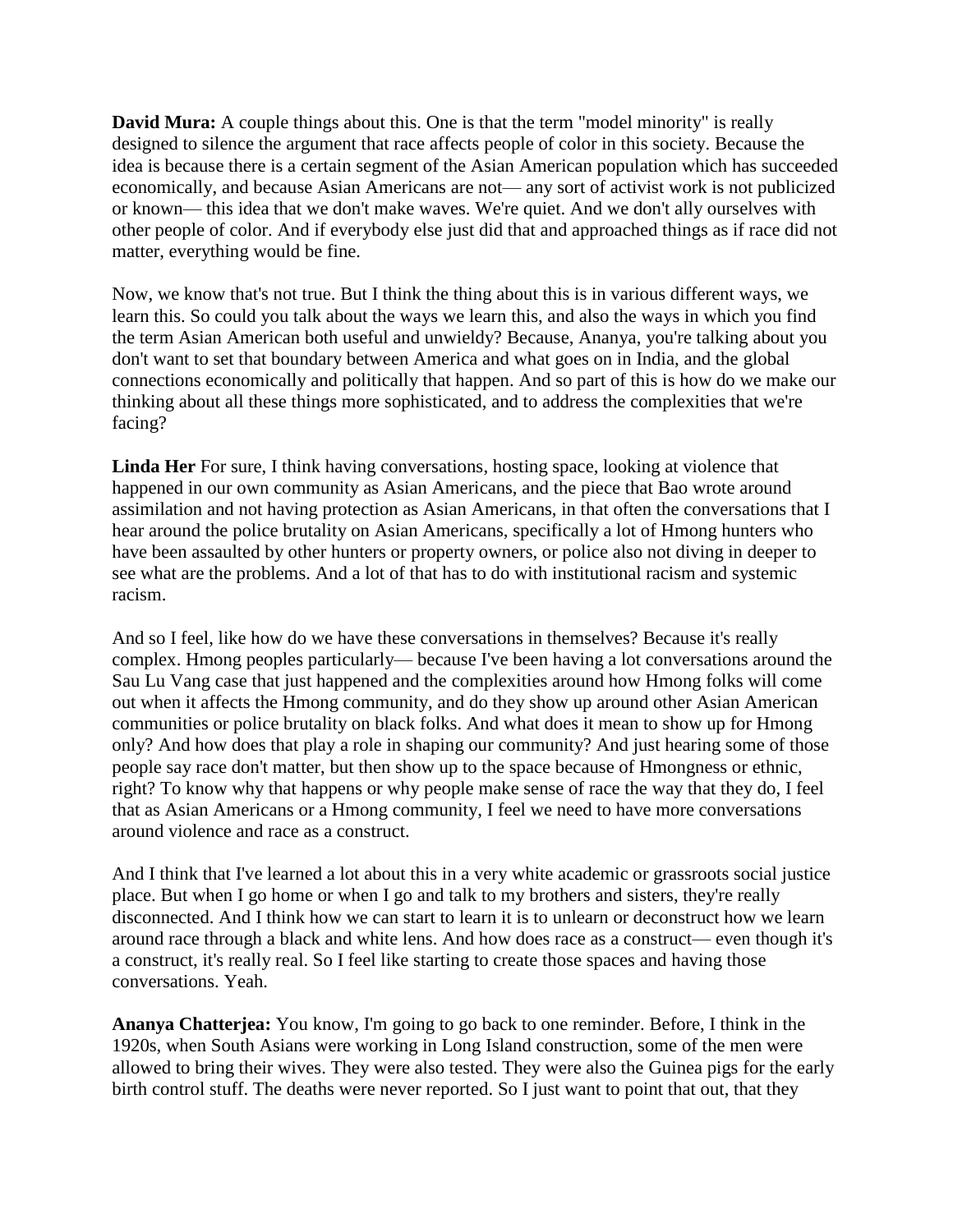didn't even matter. They didn't even count. We only know this primarily through oral history stuff.

So I think our histories are connected in more ways than one, and not just because of place. People from global communities of color, from the South, have histories of migration. We have connections with each other also. I want us to remember that history, so it's not just empire that throws us together. And I want to claim that history of connection and connectivity among us. I want to celebrate that.

So there's that. And then I'm terrified of nationalism and essentialisms. I just think that this division between Asians and Asian Americans, it terrifies me.

**David Mura:** Can you just, for people, define what you mean by nationalism and essentialism?

**Ananya Chatterjea:** Yeah. So I was born in India. And I had an Indian passport for a really long time, until it got impossible to do the kind of traveling I was and to just be humiliated over and over again because of that passport. So I changed my passport to an American passport. But I don't belong to any of those, under any of those nation states.

So nationalism would have me claim my practice as Indian in certain ways. And it's complicated. Because I do Indian contemporary dance. The trouble of breaking things down is that it falls into the black hole of whiteness, where everything disappears. And we all become contained in the grand container of whiteness, which can hold all difference.

And this essentialism of what Asians and Asian Americans— technically I guess what I would be called is an FOB, fresh of the boat, still. And there are so many times that I've been told that I'm not a real person of color because I wasn't born here. So I just think it's just incredibly false. It's like we don't understand histories of colony and empire and slavery and how the economies of those have circuited us together in particular ways.

So I just find it really, really scary when we start to not agree to sit in complexity. Our connections are complex. Sometimes they are bad and sometimes they are difficult. And we have to sit with those complexities.

# **Section 4: Binaries**

**David Mura:** All right, this brings us to our next question, which has to with binaries. You know, race in America is often framed in terms of binaries, for instance, as a black/white conversation framework. What are the ways we need to alter these binaries and this framework? How do we frame conversations about race that go beyond the black/white framework and include Asian Americans and other people of color?

And Bao, you alluded to this, that there is state sanctioned violence against blacks. And it makes me think of my friend Frank Wilderson, who's part of a school called Afro-Pessimism. And what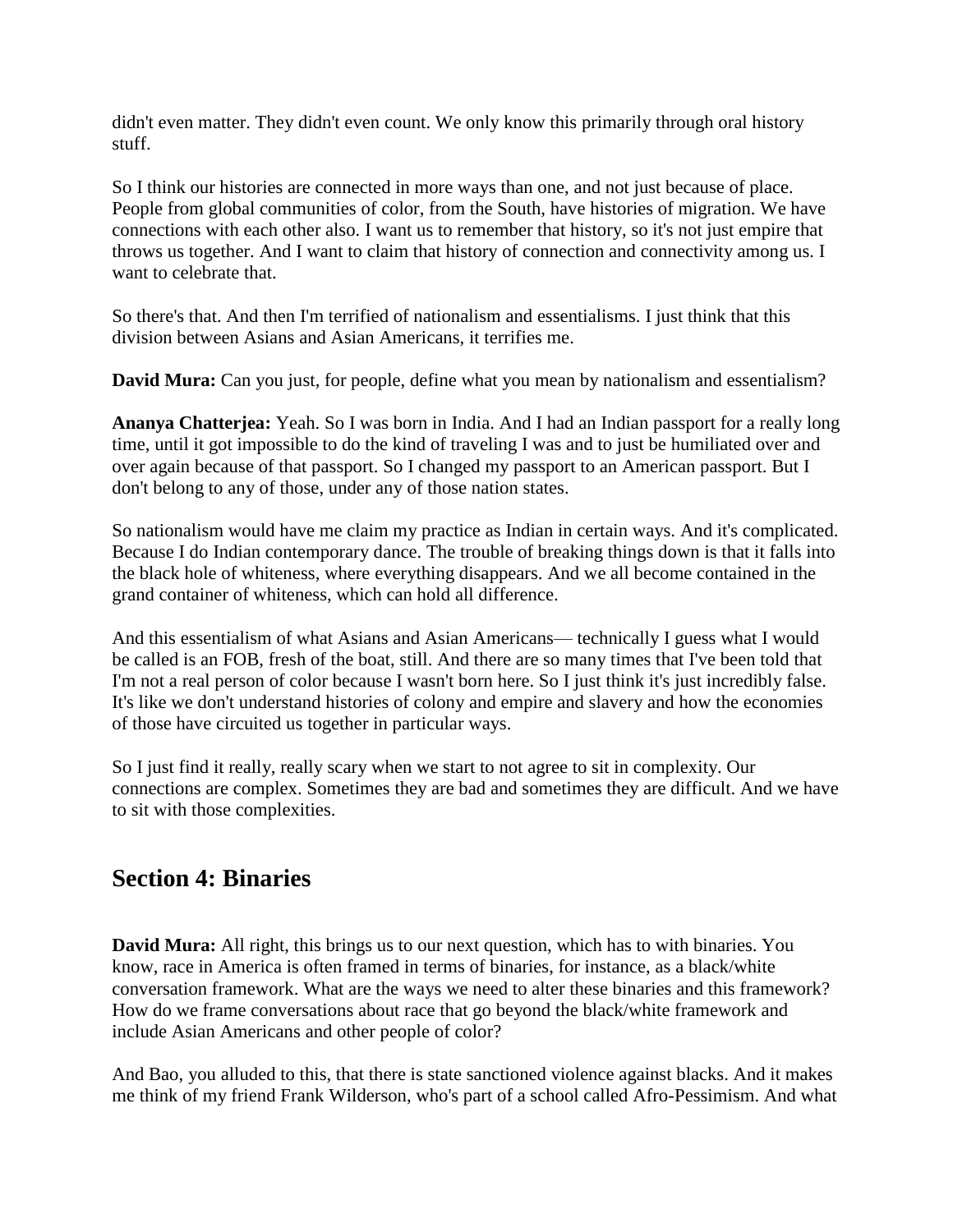they argue is that the ontology of slavery has not ever left African Americans, that it continues to exist. And part of that ontology is, you are not a citizen, you are not regarded as human, violence can be done to you without justification or provocation, and that you are fungible. You can be sold.

And if you look at what has happened and what has come to light— which we know has been happening throughout American history— in the past year, you can see the strength of that argument. And I think one of the things I feel like in Baltimore that happened was a recognition, like what do we owe the social contract? What does the contract owe us? When the social contract does not recognize our lives, then do we actually belong to the society?

The other part of this they talk about in Afro-Pessimism— they sometimes link this with colonial settlers, which is obviously the history of American, against the red savage. And sometimes Native Americans are treated like a nation. Obviously you have these treaties. But then those treaties are broken. There was genocide against Native Americans, which is a different condition than slavery. And one of the conditions of Native Americans I think is that their presence as living human beings is not part of the consciousness of America, which is why you can have the Washington Redskins, right? Because it doesn't matter.

And so the question is, how do Asian Americans frame themselves along these lines?

**Bao Phi:** So I also want to kind of touch upon both what Ananya and Linda have said about an intervention in terms of complicating things, adding nuance. And the things that they've said, the things that I've said, don't fit on Twitter, right? And I think that—

## [LAUGHTER]

**Bao Phi:** You know what I mean? It's like— but anyway, the way that I would answer this question or throw a thought out is to refer back to Andrea Smith, who is a scholar who wrote this really brilliant essay called "Heteropatriarchy and the Three Pillars of White Supremacy."

And a very, very quick summing up of what that is is that there are definitely binary and poles in white supremacy in America,  $\overrightarrow{OK}$ ? And one of them is the anti-black pole, where white people on one end of the linear equation, and black people are at the other, right? And anyone who is not black, including Asians, including Native Americans, and including Latinos, can participate in anti-black racism, right? They can benefit from that. We are positioned above black people on that binary, right?

But there is also one that is genocide and land theft, OK? And on that pole, white folks are on the top. Native folks are on the bottom. And anyone who is non-native can participate in that. And we positioned above Native Americans.

There is also a third one, orientalism, where Asians, Arabs, are always the enemy. We're never from here. And the US States, wherever's American, is constantly at war with us. And on that pole, Asians, Arabs, we're at the bottom. And anyone who is not Asian and Arab can participate in white supremacy against us, OK?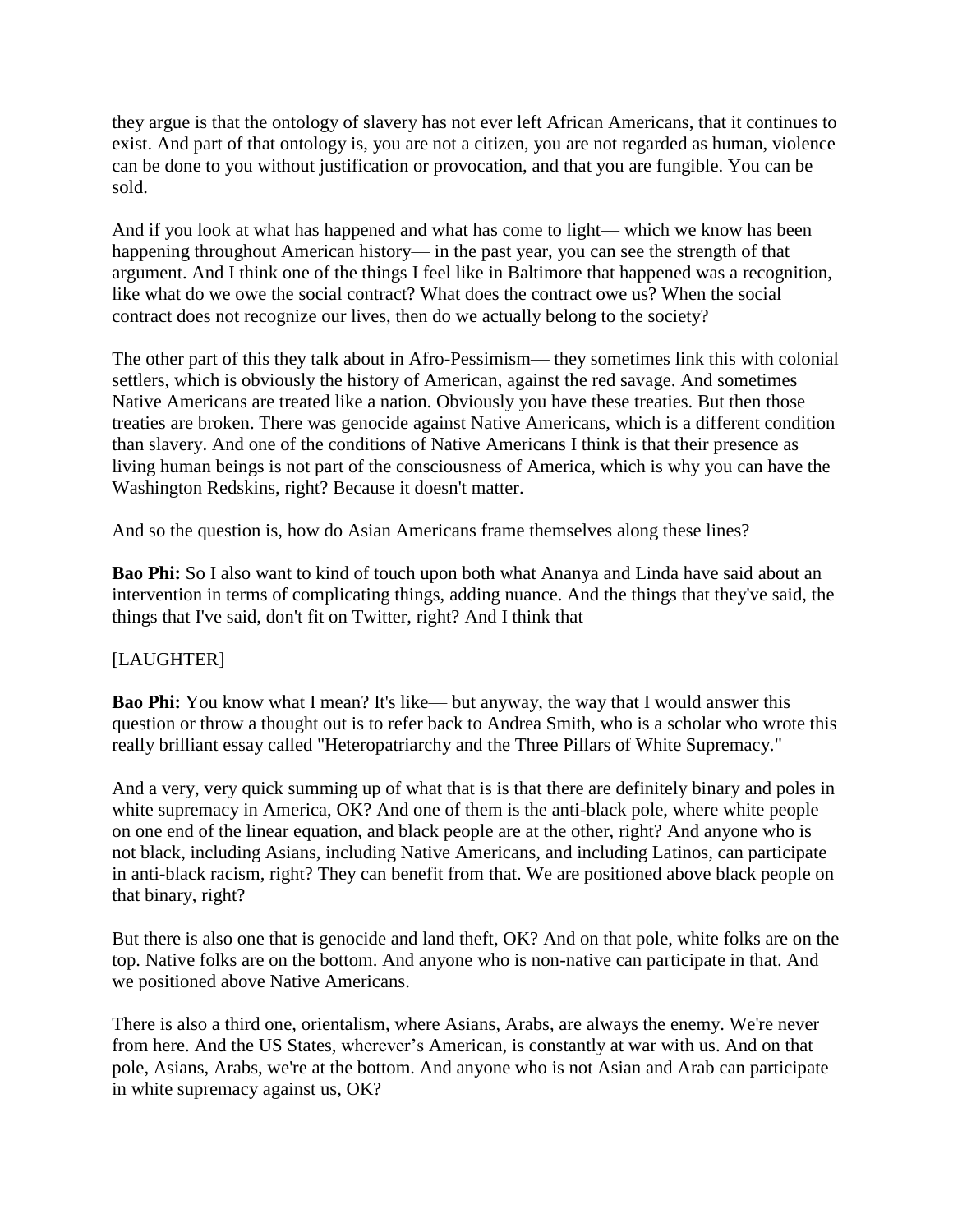And some people would say that there's a fourth pole, the anti-immigrant against Latinos, the Chicanos. And I would definitely agree with that. But I bring that theory up to show that— and what's really brilliant about her thesis is she says, if we only recognize one pole at a time, we will not be able to recognize racism and discrimination in other instances.

And I think it's really important that we always look at these different poles at all times. And then to further complicate it is, of course, intersectionality, right? What about women, people who are queer, who are combinations of all of these identities?

### **David Mura:** Linda?

**Linda Her** So I speak a lot from my personal experience. And when I started doing social justice work, in Hmong spaces, I would talk about queerness and gender and sexuality. And it would be shut down, because they only want to speak about Hmongness or a topic very neutral, like, how do we make our community better, without really talking or addressing these identity politics, right?

And then I would go into LGBT spaces, which is still very apparently really white, that doesn't really want to talk about race, doesn't want to talk about ethnicity and class. And that was like seven years ago. And just struggling around how I understood that I have these multi-identities, and I am wanting to create change through policy, or through community organizing and community education, and not being welcomed, or being shut down, and just being able to see the trends and the themes in our community of Minnesota historically, systemically.

Like campaigns for example, like the 2012 campaign, where the framework just talked about love, using love as defeating the marriage amendment which would only say that marriage will be valid or recognized between one man and one woman. And me and other Asian American organizer social justice folks who were part of the 2012 President Obama re-election, the vote no on voter ID and the marriage amendment, we struggled a lot as Asian American organizers on many levels. Because in the campaign or through social justice framed by whiteness, white supremacy progressiveness, which only had one issue, one message. And that message didn't fit, didn't include us.

On the phones, we talked about the marriage amendment— so vote no. And a lot of the Hmong folks, the Hmong elders especially, they, when we say, "you know, we're voting for love," etc., we found out that most of those folks didn't get married because of love. They got married because it was arranged, or survival, and etc., right?

And so we were like, oh, shit. We need to switch this speech, right? And so we talked about persecution and the struggles around— can you be comfortable making the decisions for someone else's life and the rest of their life? Will you be part of this? And even one guy who was using religion started to shift over.

And so being able to recognize how larger institutions, whether they be white or our own Asian institutions— what are their frameworks? Is it inclusive of our experiences? Is it part of the non-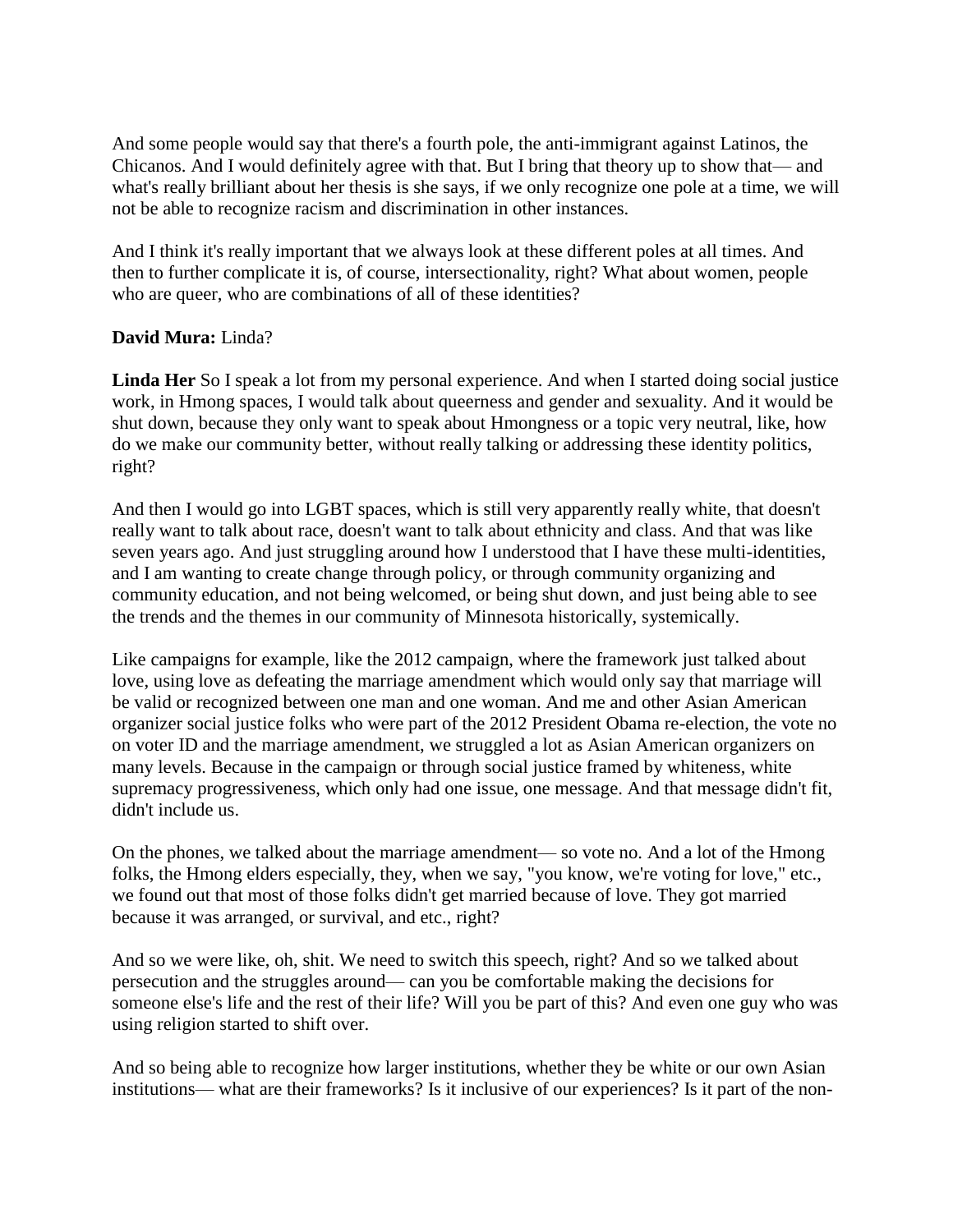profit industrial complex that continues to put Band-Aids on these deep wounds? And I think that as our roles as social justice and community organizers and scholars, how are we complicating? How are we inserting and demanding things to be changed from the usual powers that fund this work? So I think we need to push and complicate and ask and provide our own solutions that we have this knowledge already for.

**Ananya Chatterjea:** Binaries, right? One more in the family of essentialism and nationalism. And I think a lot about June Jordan. You all know that story about June Jordan, where she was asked to speak at a rally for the queer student union? And then she's going, and she sees over there, there's another group who's speaking. And she was like, what's that? The students were like, that's the thing that the black student union organized.

And this is so brilliant. She says, this is crazy. You all are fighting for the same idea of freedom, and you all have two separate rallies. This is the craziest thing. These two should come together, because freedom is indivisible. And that's the most brilliant concept. Because the nature freedom is that it is indivisible.

Of course it's complicated. I don't think hate speech should have a say. I just don't. I'm not a liberal. I'm a progressive.

## [LAUGHTER]

**Ananya Chatterjea:** It's true though, right? But I think about June Jordan's exhortation us to remember that, to build, to really invest in coalitional politics. Because otherwise, I don't know where we're going to go.

And I really think about how in fact— you know, I think of the United Colors of Benetton model of diversity? I was always see that. That's what get pushed in institutions all the time, the same sweater, yellow, green, blue, yellow. And we all fit into the same sweater, look.

So I'm really interested in fostering, both for myself and for others who I work with, these amazing women I get to work with, a very unruly sense of difference. It's messy, and it doesn't fit in. I do also notice that it's easier to come to the table when we're all wearing jeans. So thank you for standing up. I started my 100 Saree Pact today. Thank you, Prachee, for joining me.

It is, I think, difficult to mark your difference all of the time. I think it's damn difficult. And I don't think it's superficial. But I do think that you can take a marker on your body and allow it to sink in, in the way you walk, the way you move, the way you think, and allow it to really point you towards your own difference, and marking it all the time. It's dangerous and it's difficult. But sometimes we take those risks, right? Especially because otherwise we can get consumed in the model minority myths that are there.

Also, I think, inspired by June Jordan, one of the things I remember is that sometimes when you live against this kind of pushing back, it can poison your soul. So I'm always trying to invest in practices that are around the joy of brown folk, to really encourage us to think about our own joy.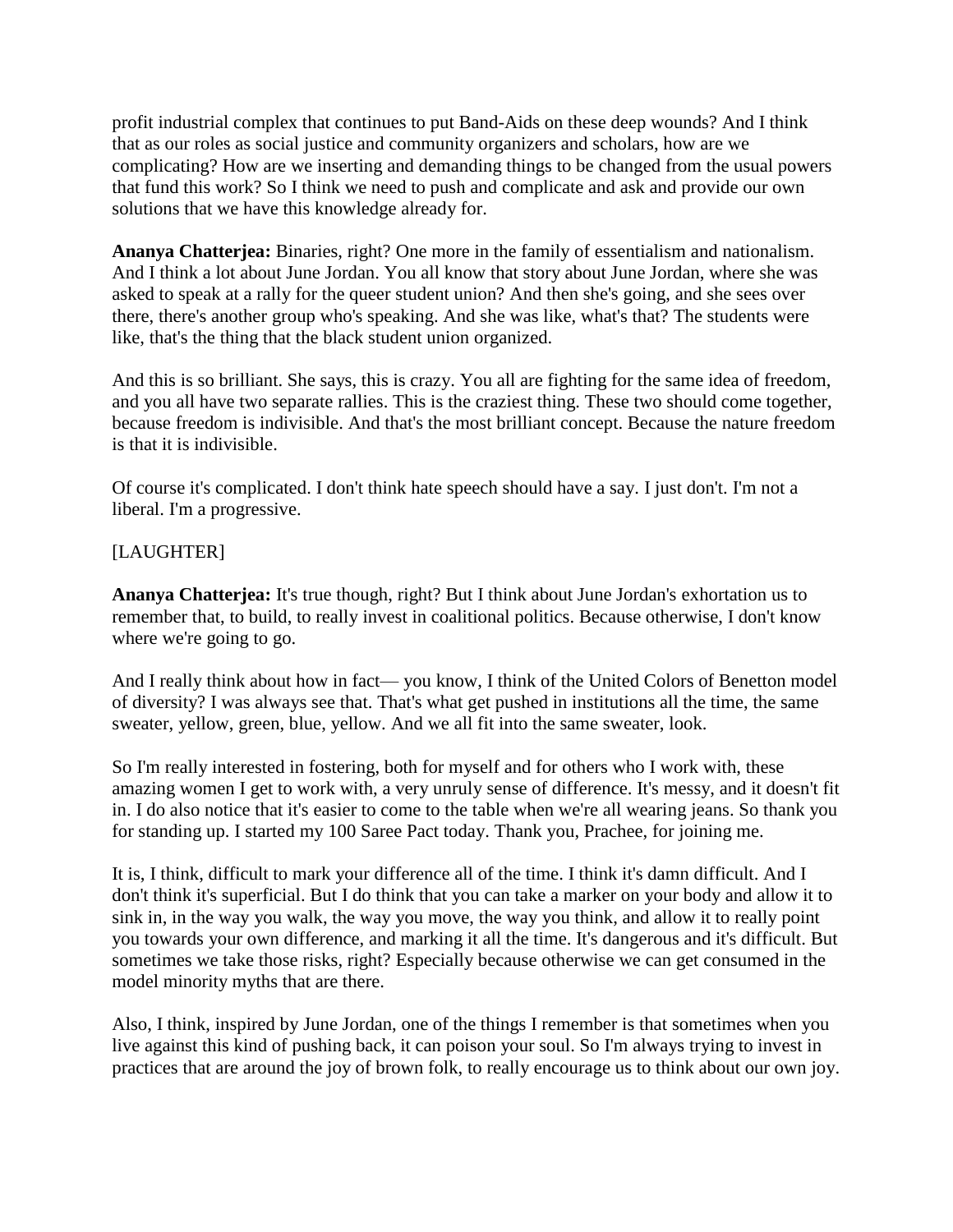I know that I can't disempower racism. But I do want to say that I'm going to give it a little less power in my heart.

[APPLAUSE]

# **Section 5: What We've Learned through Social Activism**

**David Mura:** I want to open this up just quickly. But I would like to ask one last question. And make your answer brief. All of you are involved in social activism. And in way, you've sort of answered this. But I'd like to ask, what is the one lesson that you have learned about social activism, or one particular difficulty about social activism, that you would like to highlight?

And I would say for me, it is that however you push on an issue, what happens is the people involved in the activism change. So you may be designing to change some law. You may be protesting, doing activist work to change some policy. Or you may be doing work to change this huge thing called racism or white supremacy. And there's a debate about whether any of this is going to change. But what activism does change is the people involved.

In other words, the powers that be can't take that away from you. How you change inside, how the person next to you changes inside, that is permanent. Nobody can take that away. And that is something perfectly within our control. And to remember that I think is important.

**Linda Her** So what I've learned in my seven years of activism and community organizing definitely being conscious of not giving power to racism and white supremacy. And that is centering myself, centering my community, centering the good things that happen in my family, even though there are struggles and violence that happened around my queerness, being able to come back and know myself, having the self-knowledge of myself, and being able to share that with my community, and to recognize how I have been sort of a puppet around racial justice or racial equity work, that when we get to the group, it's dictated by white people, and recognizing that that exists, but not giving power to that.

And I've also learned a lot through the Don't Buy Miss Saigon Coalition around, what does it mean to hold our institutions accountable? Because they're so big. And they're doing really great work for the community. But at the same time, they're doing really messed up stuff. And through that, just having a lot of conversations with the folks in there that at the end of this, or through this work, it really should be about centering ourselves and uplifting each other.

**Bao Phi:** I think when the stakes feel high— and I often think the stakes feel high— there's a tendency for us to want to be right. We want to do the right thing. We want to be a good ally. We don't want to say the wrong thing. We want to make about all of these things before we take a stand.

And I think sometimes when we have that mentality, we can also be very righteous. And I'm speaking from personal experience. We can be very righteous. We can believe that there is one